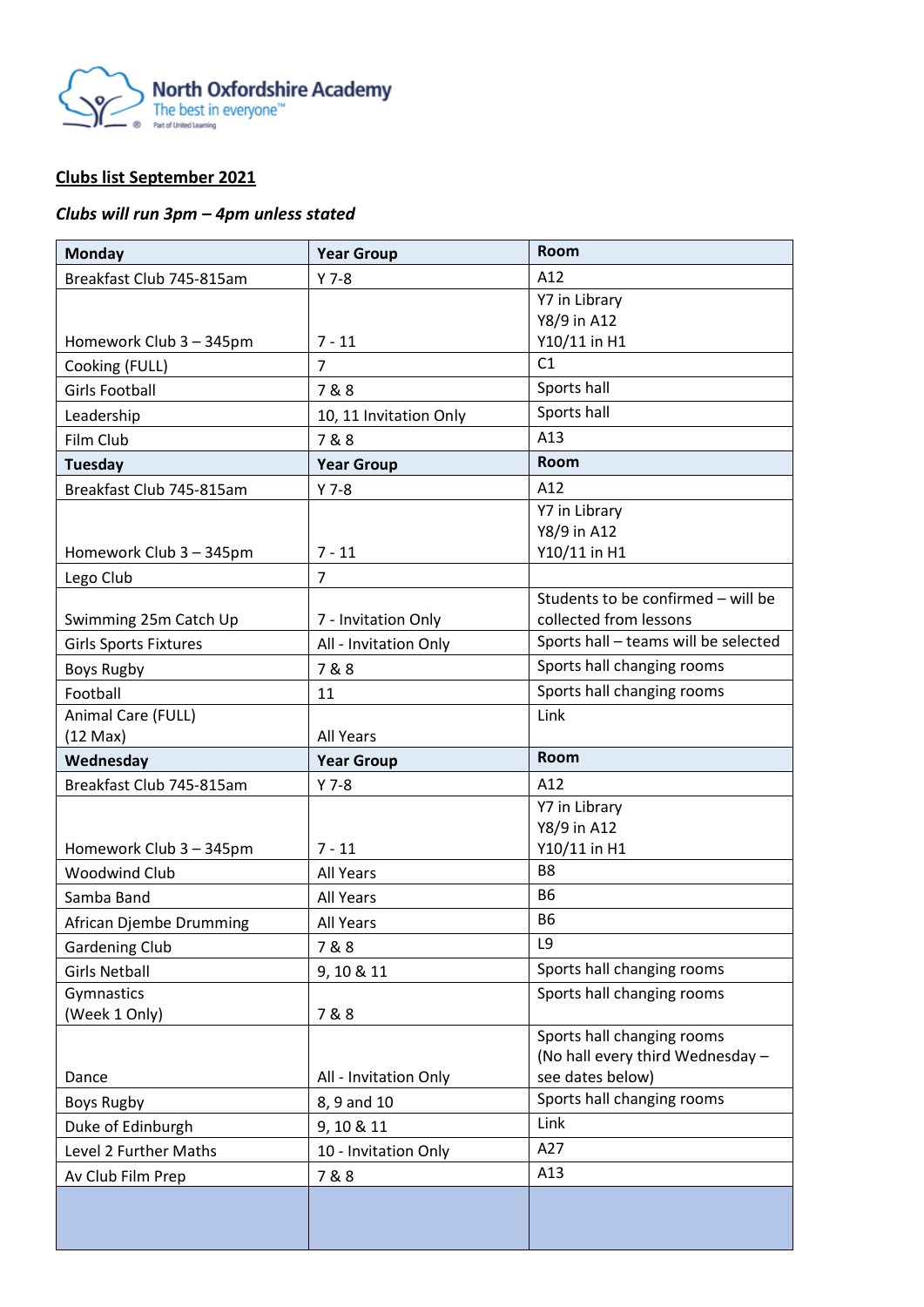

| Wednesday                                                                                                 | <b>Year Group</b>             | <b>Room</b>                                              |
|-----------------------------------------------------------------------------------------------------------|-------------------------------|----------------------------------------------------------|
| <b>School Play Rehearsals</b>                                                                             | $7 - 13$                      | Theatre                                                  |
| Fortnightly Mini EPQ Session                                                                              | 11 (Scholars)                 | J Block                                                  |
| Symposiums                                                                                                |                               | Hall (Every third Wednesday)                             |
| (Every third Wednesday.                                                                                   |                               |                                                          |
| This terms dates will be Sept 15th,                                                                       | 10 & 11 - Invitation Only for |                                                          |
| Oct 6 <sup>th</sup> , 20 <sup>th</sup> , Nov 10 <sup>th</sup> , Dec 1 <sup>st</sup> )<br><b>Book Club</b> | Υ9                            | A11                                                      |
| (Every second Wednesday of the                                                                            |                               |                                                          |
| month - 8 <sup>th</sup> September, 13 <sup>th</sup>                                                       |                               |                                                          |
| October, 10 <sup>th</sup> November, 8 <sup>th</sup>                                                       |                               |                                                          |
| December)                                                                                                 | Sixth Form, 10 & 11           |                                                          |
| Bedrock (3pm - 3.30pm)                                                                                    | 7,8&9                         | A12                                                      |
| Spanish Culture Club                                                                                      | 7,8&9                         | <b>B22</b>                                               |
| Health & Social Care Catch Up                                                                             | 10, 11, 12 & 13               | D14                                                      |
| Sports Studies Catch Up                                                                                   | 10, 11, 12 & 13               | D14                                                      |
| Thursday                                                                                                  | <b>Year Group</b>             | <b>Room</b>                                              |
| Breakfast Club 745-815am                                                                                  | $Y$ 7-8                       | A12                                                      |
|                                                                                                           |                               | Y7 in Library                                            |
|                                                                                                           |                               | Y8/9 in A12                                              |
| Homework Club 3 - 345pm                                                                                   | $7 - 11$                      | Y10/11 in H1                                             |
| Debate Club                                                                                               | 9, 10, 11 & Sixth Form        | A14                                                      |
| <b>Classics Club</b>                                                                                      | 9                             | <b>B23</b>                                               |
| Hockey                                                                                                    | All Years                     | Sports hall changing rooms<br>Sports hall changing rooms |
| Dance                                                                                                     | All - Invitation Only         | Sports hall changing rooms                               |
| Rugby                                                                                                     | 9, 10 & 11                    | Students TBC - Will meet at Sports                       |
| <b>Sports Mentoring</b>                                                                                   | 7 & 8 Invitation Only         | hall                                                     |
| Animal Care (FULL)                                                                                        | All Years                     | Link                                                     |
| <b>Gardening Club</b>                                                                                     | 7&8                           | L9                                                       |
| <b>Maths Challenge</b>                                                                                    | $7 - 13$                      | A27                                                      |
| <b>School Play Rehearsals</b>                                                                             | $7 - 13$                      | Theatre                                                  |
| Cooking (FULL)                                                                                            | 7&8                           | C1                                                       |
| LAMDA                                                                                                     | 8 - Invitation Only           | Rehearsal Rooms                                          |
| DT                                                                                                        | 9                             | D3 & D4                                                  |
| Drop In Youth Club                                                                                        | 8                             | Refectory                                                |
| Brass (Music)                                                                                             | All Years                     | <b>B6/B8</b>                                             |
| <b>Strings</b>                                                                                            | All Years                     | <b>B6/B8</b>                                             |
| Friday                                                                                                    | <b>Year Group</b>             | Room                                                     |
| Breakfast Club 745-815am                                                                                  | $Y$ 7-8                       | A12                                                      |
|                                                                                                           |                               | Y7 in Library                                            |
|                                                                                                           |                               | Y8/9 in A12                                              |
| Homework Club 3 - 345pm                                                                                   | $7 - 11$                      | Y10/11 in H1<br>Link                                     |
| Animal Care (FULL)                                                                                        | All Years                     | Sports hall changing rooms                               |
| Volleyball                                                                                                | $9 - 11$                      | A13                                                      |
| Audio Visual Club                                                                                         | 7&8                           |                                                          |